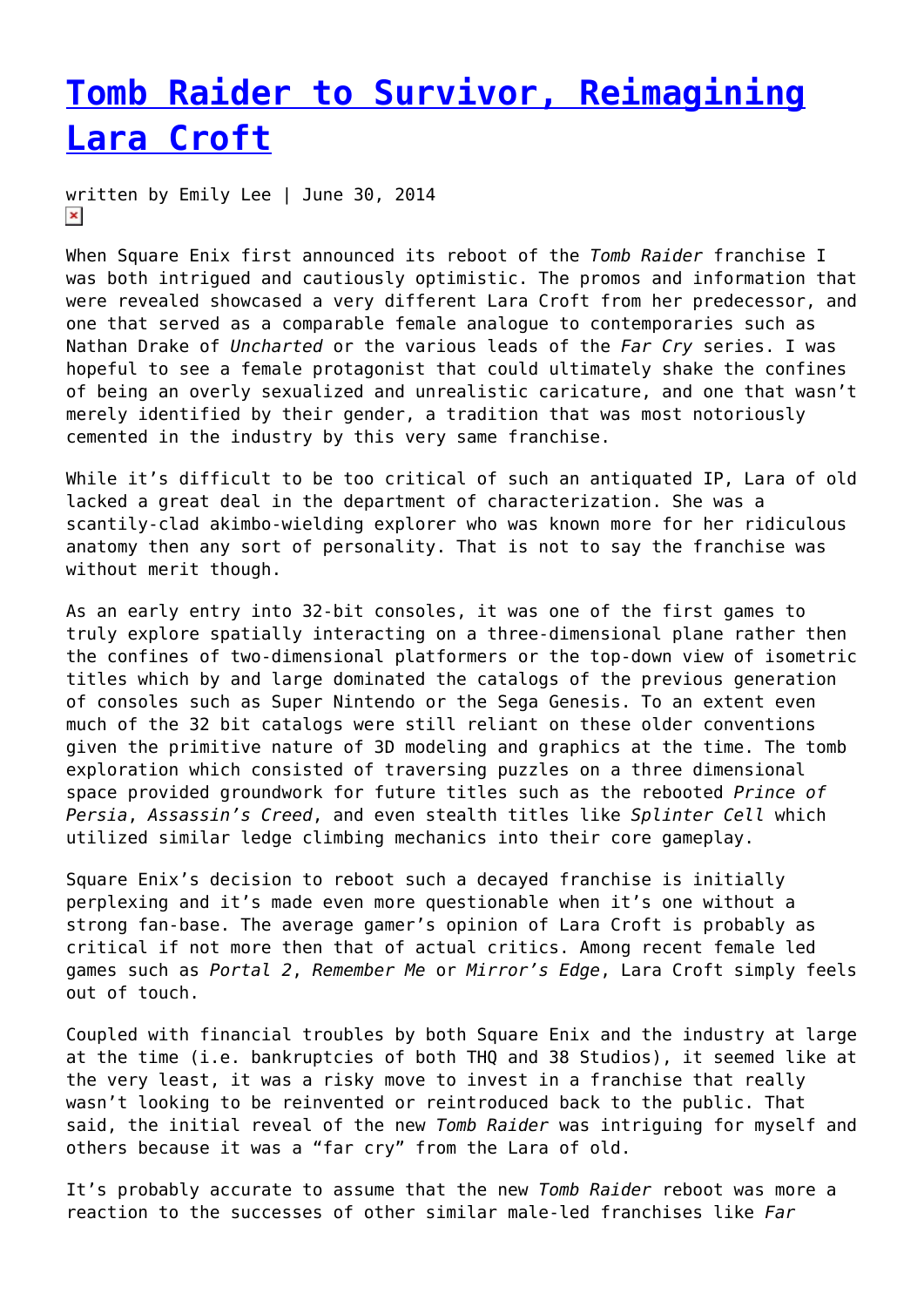*Cry* and *Uncharted* then any strong desires to reinvigorate the older franchise. A decision that is more likely rooted in attempting to borrow its namesake rather then properly remaking it. And this is far from a bad thing. The end result was quite an intriguing and well crafted game, one that wasn't limited by the criticisms or canon of the franchise it was born from. And also ultimately redefining Lara Croft to be a consistent as well as intriguing complex character.

## **"I'm not that kind of Croft."**

Lara's mentor within the game tells her in assurance that "you can do it Lara, after all you're a Croft" to which she replies "I'm not that kind of Croft". While narratively this alludes to her family and their pedigree in archeology and exploration, it also seems to point to the notion that "this" Lara is fundamentally different then the Lara of old.

While it would be inaccurate to say that Lara is unattractive, the emphasis is no longer on objectifying her nor relying upon her sexual or visual appeal. Lara trades in her scantily-clad get-ups typically consisting of some combination of short shorts and skin-baring tops for the more casual and realistic combination of baggy cargos and tank-top. The game itself seems to center more upon closeups of Lara's face then showcasing her body placing attention on her as a character instead of an object. Even the AMD exclusive technology in *Tomb Raider* TressFX (which turns her hair into individual strands instead of the typical larger polygons), aims to center the viewer's attention to Lara's facial region which is a constant mixture of emotion and conflict.

 $\pmb{\times}$ 

Much like the landscape of Walker's face in *Spec Ops: The Line*, Lara goes through a similar visual transformation. Instead of staying porcelain clean like in titles past, Lara holds onto every scar, scratch, and bruise she endures through her trials. Lara's face and skin are constantly covered with abrasions, dirt, blood, and grit. The recent [announcement trailer](https://www.youtube.com/watch?v=dSA05HzdNBE) for *Rise of the Tomb Raider* (this game's sequel) at E3 shows Lara during a therapy session clearly suffering mental trauma with an inability to return to normal day life. Her hands being one of the few visible parts of her body are covered in scars new and old. Crystal Dynamic's commitment to not place Lara in a sort of limbo like many fictional characters in games and other media provides meaningful progression past singular titles and across a franchise. When done right, it works wonderfully like can be seen with Ezio going from a brash youth to wisened old man in *Assassin's Creed 2* thru *Assassin's Creed: Revelations*, or Solid Snake aged to the elderly "Old Snake" from *Metal Gear Solid* thru *Metal Gear Solid 4*.

The level of both physical and mental abuse Lara takes is almost ludicrous but works within the framework of the game. She breaks bones, gets impaled by a piece of rebar, and gets thrown around like a ragdoll down cliffsides and mountains. She is anything but graceful or the confident heroine one would expect. She moves clumsily through her surroundings, is constantly looking around nervously regardless of player input and often botches jumps where the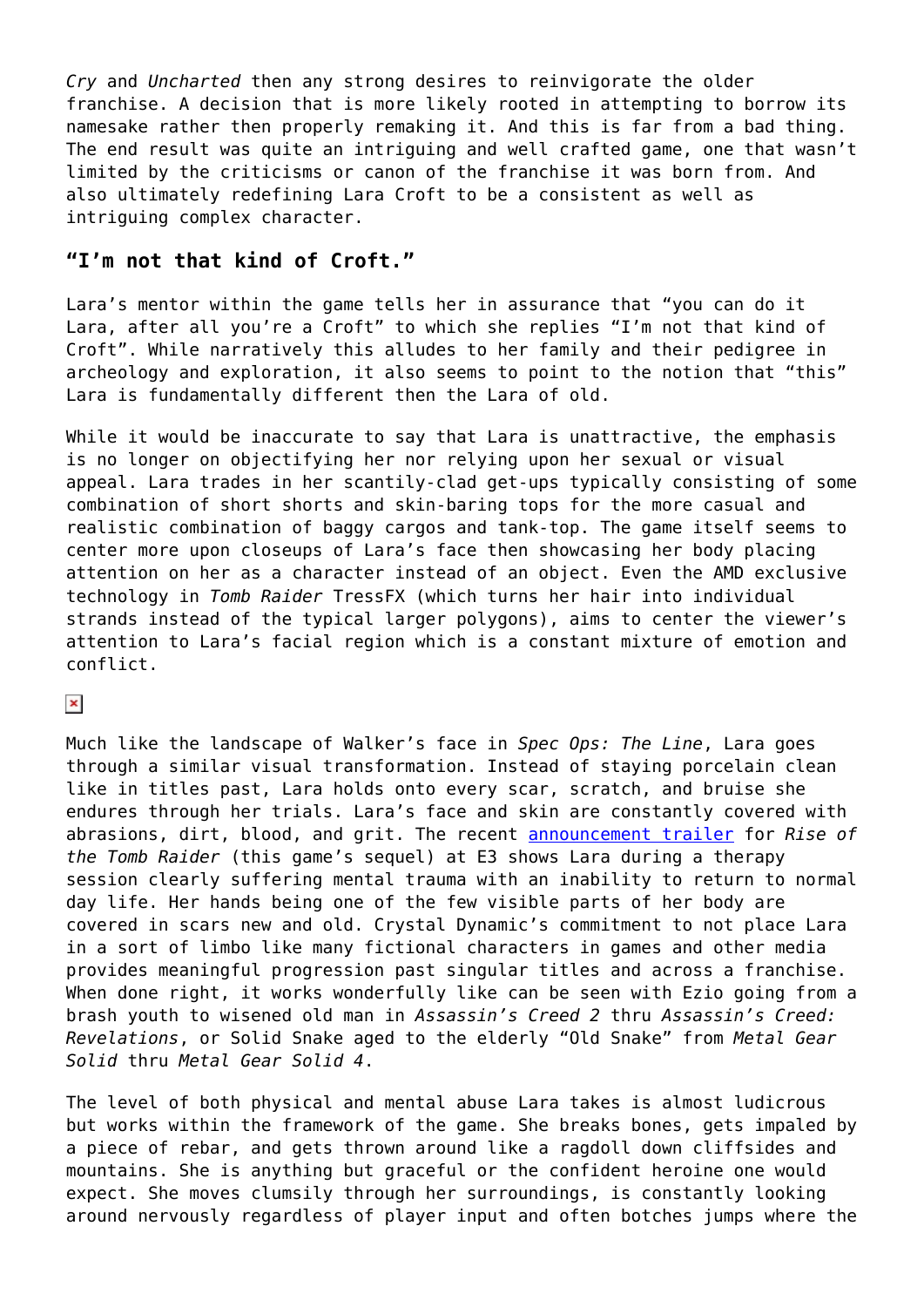player must make a split second reaction to prevent her falling to her death. Unlike the near superhuman stamina and athleticism of the protagonists of such franchises like *Assassin's Creed*, Lara feels and moves realistically. Every cliff or jump overcome feels like a struggle, and this manner of gameplay both serves to highlight the learning process for both Lara and the player.

Lara is anything but static and is very much alive regardless of the player giving direct input. She will reach out for walls for support, her eyes track to objects of interest regardless of where the player is aiming the camera, and she goes in and out of cover fluidly without any need to press a button. The lively AI of Lara helps in making her both a separate entity from the player as her own unique character, as well as aid in immersing the player as Lara further in contrast. Unlike conventional game PCs, Lara doesn't merely feel like an avatar for the player. Personally I found myself in a sort of middle ground between being an actively engaged controller of action and a spectator similarly to when watching a film or reading a text. I might control Lara to an extent, but she was still very much her own person unlike for example, playing through a game like *Skyrim* that is typically entirely representational of myself in some fashion especially given its robust character customization in combination with plentiful opportunities for roleplaying.

Given the nature of the reboot and that *Tomb Raider* is an origin story at heart, the harsh island serves as a sort of crucible. A catalyst to spur Lara into a widely different character then she starts as, much in the same fashion as Oliver Queen in the TV series *Arrow* which also coincidentally strands Queen on an island which serves to turn him from a rich irresponsible playboy into an incredibly disciplined and focused masked vigilante. For Lara it serves to take her from player surrogate to toughened survivor in a believable manner. Because of this, the player relationship with Lara shifts dynamically from start to end. At the onset, Lara is much like the player being someone who isn't built or capable or surviving such a harsh crucible. Through the various struggles and tests she is pitted against however, the player seemingly steps out of Lara's shoes to more spectate or direct her actions, then be fully immersed within them.

### **"A Survivor Is Born"**

 $\blacktriangleright$ The issues with the old Lara surpassed simply her exaggerated physical traits or sparse characterization. The dissonance between what player's and the narrative expected Lara to be were often at odds with the way in which she was presented through both her characterization and the gameplay. The reboot provided an opportunity to rectify this and reharmonize Lara to synchronize back up with the game itself. Crystal Dynamics definitely seem to have taken the opportunity by redefining Lara from an entirely selfish egodriven heroine, to one that is conversely selfless and more morally in line with the demands of the narrative that calls for a hero role to be filled.

Contextually, the narratives in many of the past titles work under a similar framework as the reboot. It sees Lara put in a position where she must stop a great evil or power from being exploited. As the very title of the franchise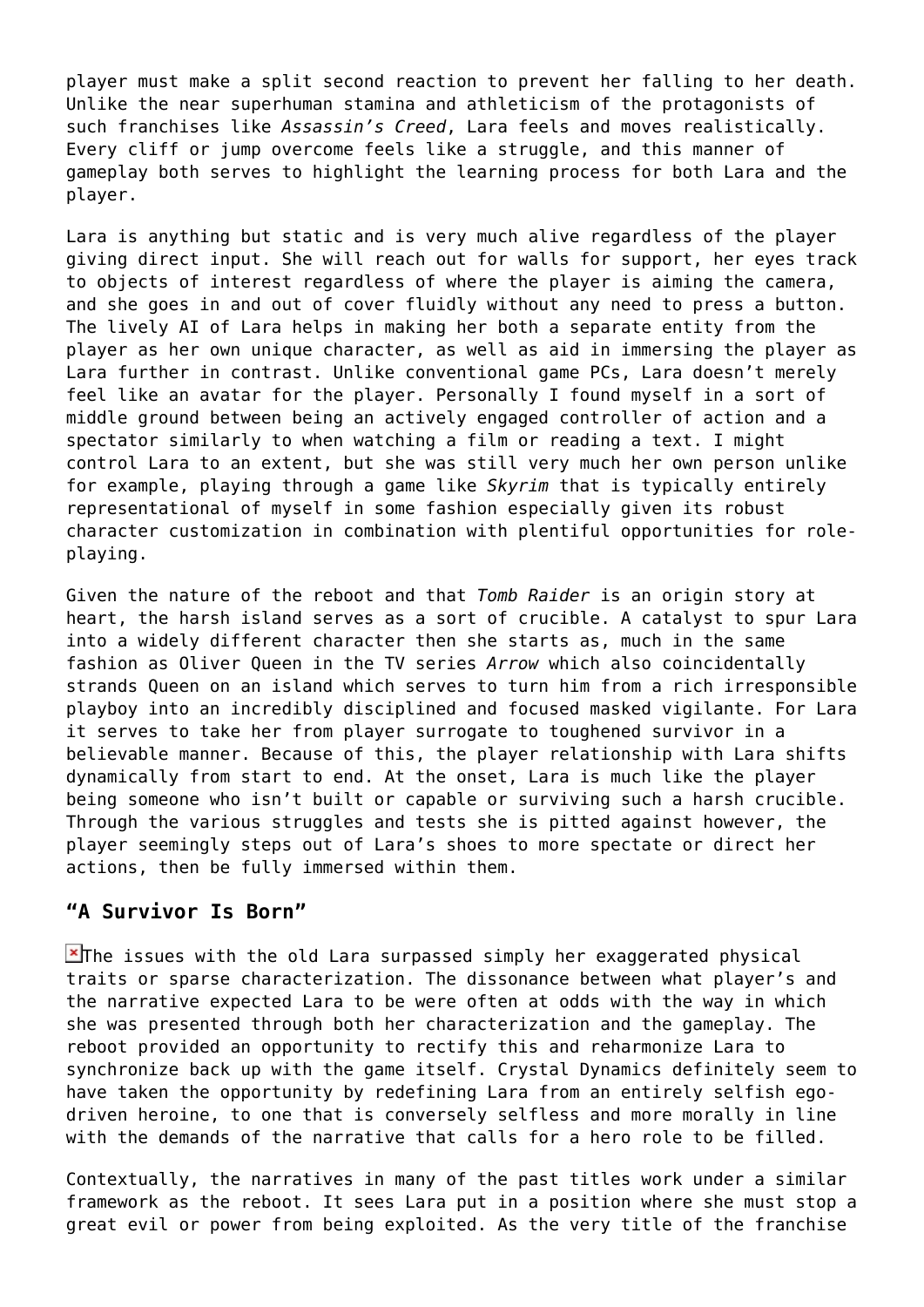suggests, she was a tomb "raider", someone who wrongfully breaks into an area they do not belong to steal valuables. Lara was not a scholar or academic motivated by greater purposes such as Indiana Jones or its many other derivatives, rather it was about financial gain. Of which was clearly and gaudily displayed in various previous titles of the franchise by both her lavish manor and in her life style and demeanor.

The new Lara while younger is also one that players can connect to far more easily. Like the player, she is uncomfortable with the situation she has been put in and doesn't already have the expertise to handle it. Also, Lara is now an academic who is indeed motivated by other things besides money. Dr. James Whitman a celebrity archaeologist and the leader of the expedition provides a counterpoint to both Lara and also serves as a criticism of the Lara of old. A supposed explorer who is fueled by ego and greed, rather then academic discovery.

Lara is no longer a tomb "raider," and narratively once things take a turn for the worst, academic interests get pushed to the wayside as well, and Lara realistically refocuses her attention on saving both herself and her fellow crewmembers. The discoveries of the island Yamatai and the Sun Queen Himiko are never the main focus, rather they naturally come as a result of Lara's struggle to rescue Sam. Ultimately the reboot shifts away from simply identifying Lara by her appearance or occupation, and actually makes her an interesting and consistent character. One who isn't singularly motivated, rather is fueled by a complex mix of emotions and priorities.

The game's storyline could roughly be split into two acts with the first half showcasing Lara coming to terms with the desperate situation she has been put in, and eventually transitioning into an extreme survivalist mentality. The second half and the main focus of the narrative explores the connections between the history of Yamatai and its ties to her friend Sam, of whom she is trying to rescue.

#### $\pmb{\times}$

The main narrative is a bit more difficult to dissect primarily because I felt it wasn't that central to the game's experience. *Tomb Raider* was by and large a game focused on one individual's journey and the main narrative if anything, merely provided the framework for this to take place. With that said, the most blatant facet that comes across is that it seemingly seems derivative of many other male-centric games that puts the player in a classic "damsel in distress" scenario. Much like how Mario is constantly trying to save the princess from either Donkey Kong or Bowser, here Lara is attempting to save her friend Sam from mad worshipers of Himiko.

It's hard to not be reminded of the anime *Revolutionary Girl Utena* which has the female lead wanting to be the classic prince to the extent of even wanting to save her own princess from peril. With the case of rebooted Lara, I didn't find that she was merely masculinized or gender-blind however. She had proper depth of characterization and reacted differently then say Jason in *Far Cry 3* who experienced similar trials and his own transformation. Also the way in which she interacted with other characters male or female seemed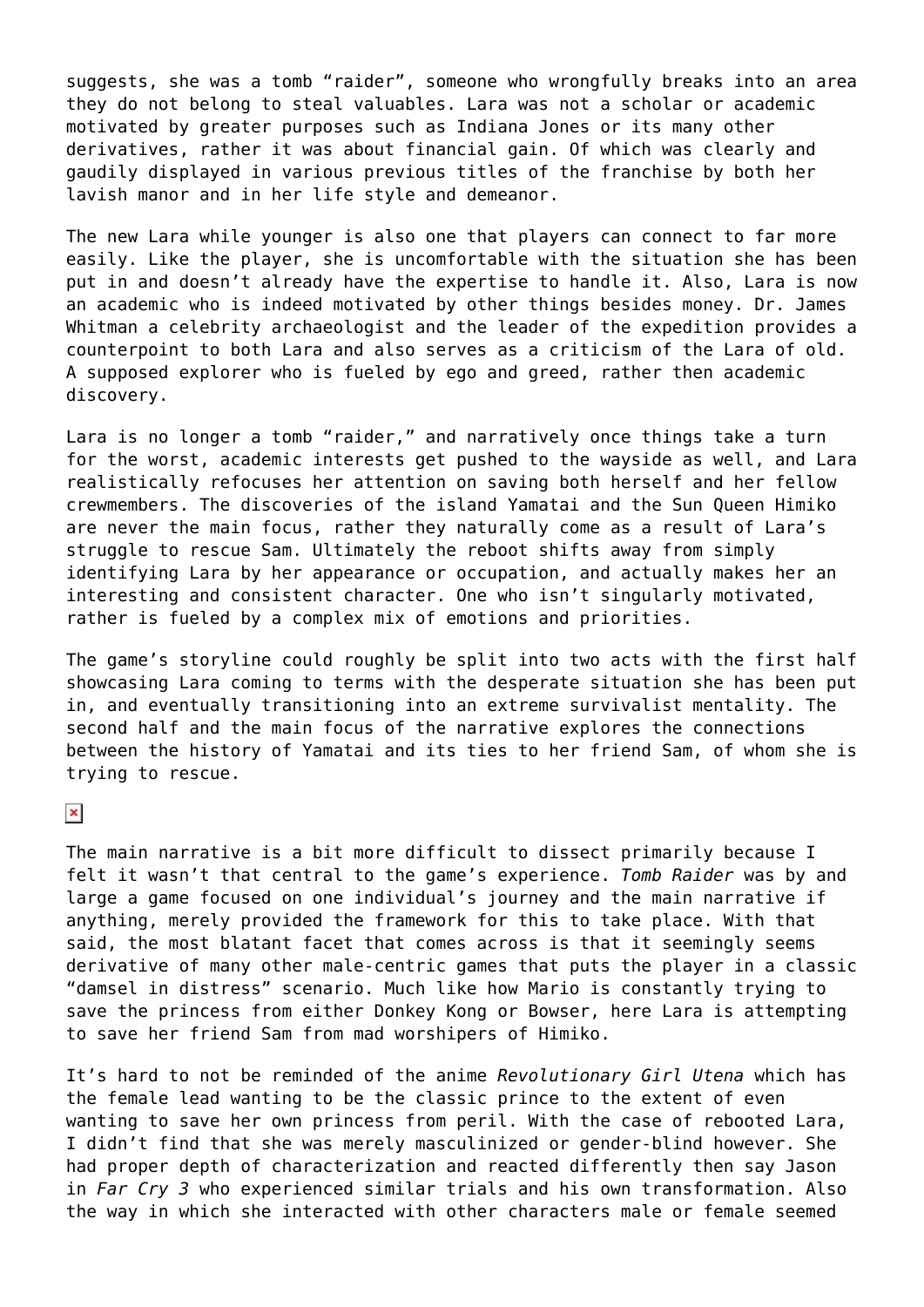to showcase both realistic and varied relationships.

The new reboot does pass the Bechdel test for whatever that is worth. Although it's honestly hard to imagine it not passing given the context and environment of the game. But that said Lara does have meaningful interactions with both Sam and Reyes, the two other female characters in the game. And like Lara, neither of them are particularly defined by their gender, appearance, or occupation. Sam while clearly cast as a princess to be saved isn't merely a plot device to spur Lara into action in line with the classic "Women in Refrigerators" trope, rather she is her own complex and multifaceted person. Others like Reyes actually have their own struggles and narratives that doesn't solely place Lara in a central spotlight.

Ironically this can't be said for all the male characters, a couple of which are extremely stereotypical such as Jonah as essentially the token ethnic on board being a Maori with all the cultural artifacts an outsider would expect them to have: tribal tattoos, mysticism, beads, funky haircut, and being slightly overweight but no complex personality or motivations.

At its core the narrative strives to take Lara from an average individual into a person that can believably do the things she does by the game's conclusion. Through the various trials and tribulations, Lara becomes hardened and gains the skills needed to survive and succeed. In this the game is definitely successful with both the player and Lara becoming believers of the odds surpassed by game's conclusion.

#### **"Tomb" Raiding and its namesake.**

Spatially *Tomb Raider* excels past its contemporaries in breaking the rigid and often artificial feel of its various interactive spaces. Popular open world titles with similar parkour or climbing mechanics such as *Assassin's Creed* have failed to break the threshold of convincingly disguising their sandboxes as real worlds. When jumping from building to building, or scaling a tall wall to jump to another ledge, often the paths are set up in such a way to provide and ensure fluid movement. Because of this, gaps often have similar distances, and things will generally fall into straight lines and angles. Players will often also find that certain ledges and other protrusions are seemingly placed conveniently where they are expected to go.

*Tomb Raider* does an admirable job breaking away from this by more organically drawing paths for the player to follow. Jumping from one wall to the next often isn't in a straight line, but at a slight angle making it unsure whether or not it's a distance that can be cleared. One of the issues I ran into personally with *Assassin's Creed* later into its franchise was that the climbing was completely mindless given it was always obvious where the player could and was expected to go. In *Tomb Raider*, a degree of danger and anxiety has been reinserted to ensure something as extreme as scaling a cliff thousands of feet above doesn't become mundane or monotonous.

 $\mathbb{E}$ In previous entries of the franchise, much of these interactions took place in close proximity in interior areas such as caves, dungeons, or tombs. Contrary to the name of the franchise, the new *Tomb Raider* doesn't really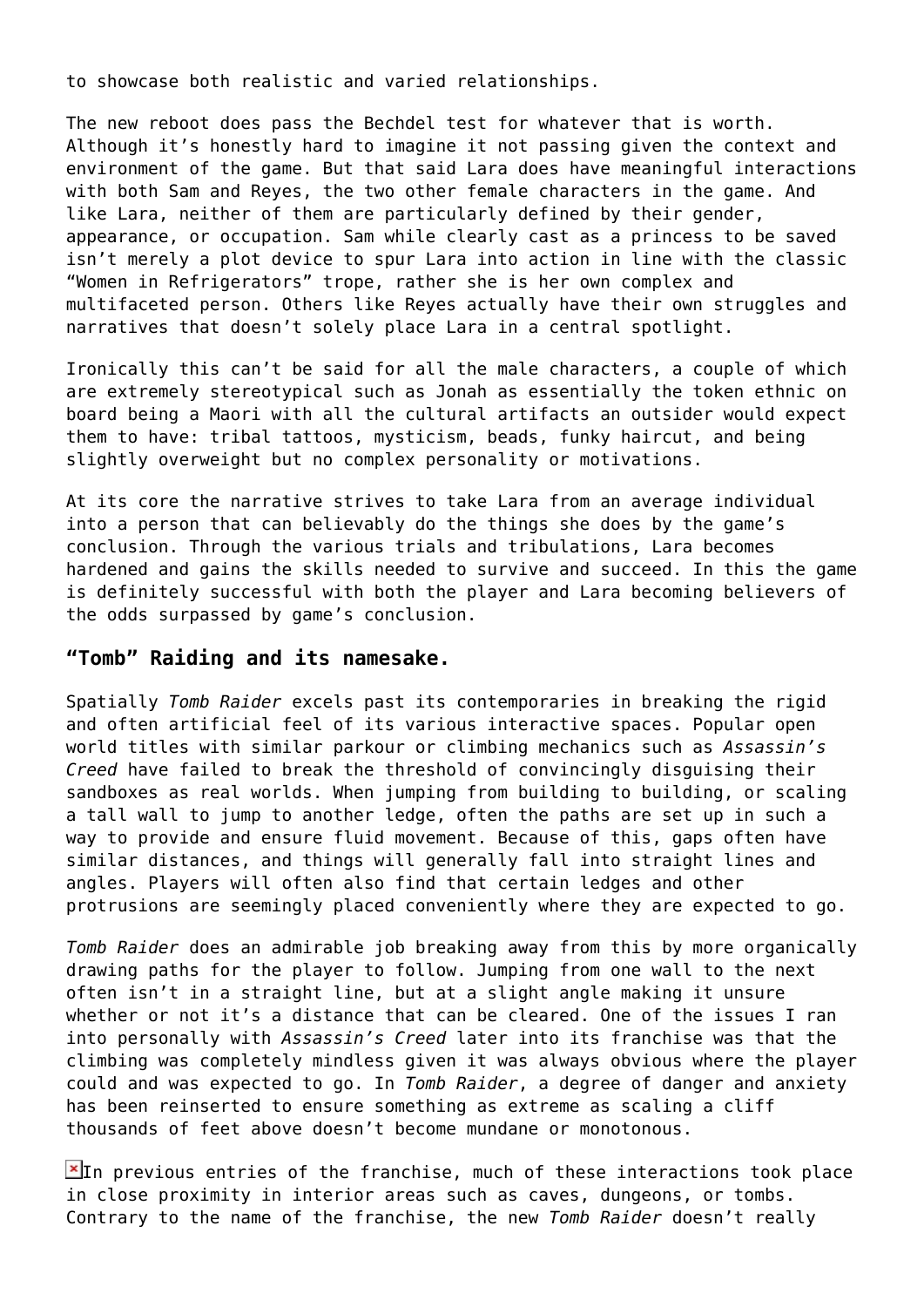feature "tombs" that heavily. While this has been a common area of criticism from older fans of the series, I personally found this to be irrelevant.

Popular titles such as *GTA* no longer are defined by their namesake. Both*GTA V* and *GTA IV* while still featuring motor vehicle theft in line with the series' title "*Grand Theft Auto*" are not beholden to it nor is it central to the games' narratives or significance. If anything at this point, its become a sort of dissonant fragment of gameplay left over from the past. Franchises like *Saints Row* as well have diverged from the original entry's intents and frameworks to such an extreme level but still fundamentally function well. Neither *Saints Row the Third* or *Saints Row IV* took place anywhere near "Saints Row" or within the larger city of Stillwater. It also went from a game primarily about gang warfare and thug life to one about being the President of the United States battling aliens after the destruction of Earth in its most current title then dropping hints that the future followup would involve time travel.

More importantly however, a franchise like *Saints Row* despite its stark divergence still held onto a degree of its core identity outside of its narratives or setting. With the new *Tomb Raider*, while there has been a shift from claustrophobic and dark interior spaces to the more open world, it has still successfully transcribed its core systems into its new spaces.

#### **On variance and gameplay consonance**

With games like the first *Mass Effect* and *Dragon Age Origins*, Bioware set a strong precedent for establishing varied and complex characters as something players wanted. The lack of strong variance in both lead and side characters hasn't been an issue localized only by gender. Even examining the multitude of male leads, the lack of range is staggering with the vast majority playing into a small number of basic archetypes.

With both *Mass Effect* and *Dragon Age Origins*, both the player character and the rest of the main cast were extremely varied in a way not commonly seen within the medium. *Mass Effect* being a game that takes place in a spaceoperatic setting showcased characters from a wide array of sociocultural backgrounds with uniquely different belief systems and personal agendas. Often these characters were at odds with one another because of cultural differences and racist ignorance. Depending on play, these characters could either overcome their issues whether they were internal to their own belief conflicts of external to other characters, or boil over to catastrophic results. Sexual orientation as well was something that wasn't limited to heterosexuality solely, rather seemingly promoted a more pansexualist approach with characters of varied preferences, also leaving this open for choice to the player character.

*Dragon Age Origins* included much of this as well in addition to varied moral stances that were in direct odds with other characters. Unlike *Mass Effect* that promoted a sort of diplomatic form of interaction that could see every character reach a point of understanding, in *Dragon Age* often it was something that had no perfect outcome. Certain actions could raise respect with one character but lower it with another. As the protagonist, you had to